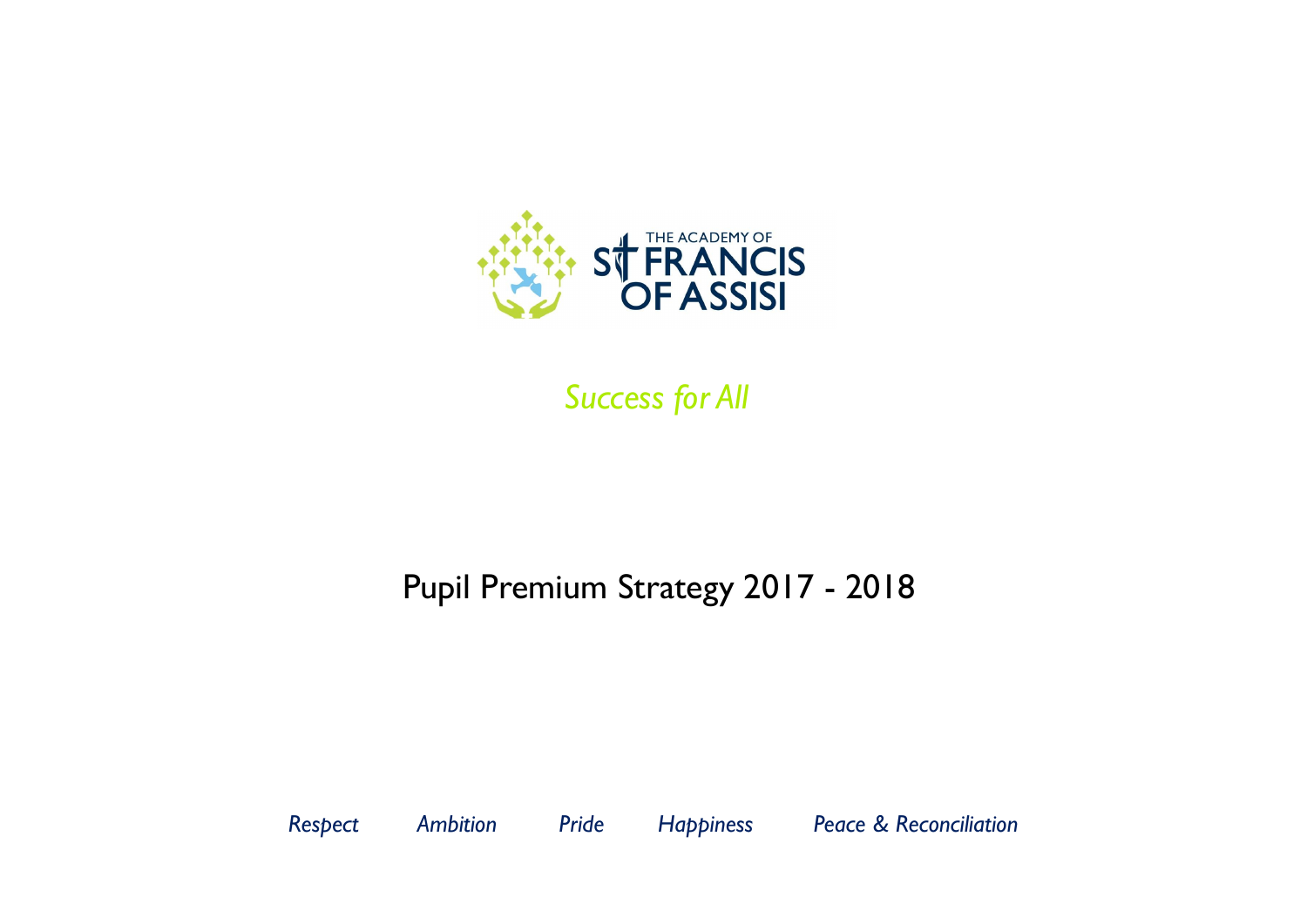### General Information

The [pupil premium](https://www.gov.uk/government/policies/raising-the-achievement-of-disadvantaged-children/supporting-pages/pupil-premium) is additional funding for publicly funded schools in England to raise the attainment of disadvantaged pupils and close the gap between them and their peers.

- $\cdot$  £1,320 for pupils in reception year to year 6
- £935 for pupils in year 7 to year 11

Schools will also receive £1,900 for each pupil who has left local-authority care because of 1 of the following:

- adoption
- a special guardianship order
- a child arrangements order
- a residence order

In the 2016 to 2017 financial year, schools will receive the following funding for each child registered as eligible for free school meals at any point in the last 6 years:

The service premium is extra funding for schools to support children and young people with parents in the armed forces.

Pupils attract the premium if they meet the following criteria:

- one of their parents is serving in the regular armed forces
- they have been registered as a 'service child' in the [school census](https://www.gov.uk/guidance/school-census) at any point since 2011
- one of their parents died while serving in the armed forces and the pupil receives a pension under the Armed Forces Compensation Scheme (AFCS) or the War Pensions Scheme (WPS)

In the financial year 2016 to 2017, schools will receive £300 for each eligible pupil.

Finance Information

2017 – 2018:

£499,000

 $2016 - 2017$ :

£501,000

2015 – 2016:

£518,000

| Item                                             | Costing  |
|--------------------------------------------------|----------|
| Staffing                                         | £404,967 |
| <b>Curricular and Extra-curricular Provision</b> | £136,000 |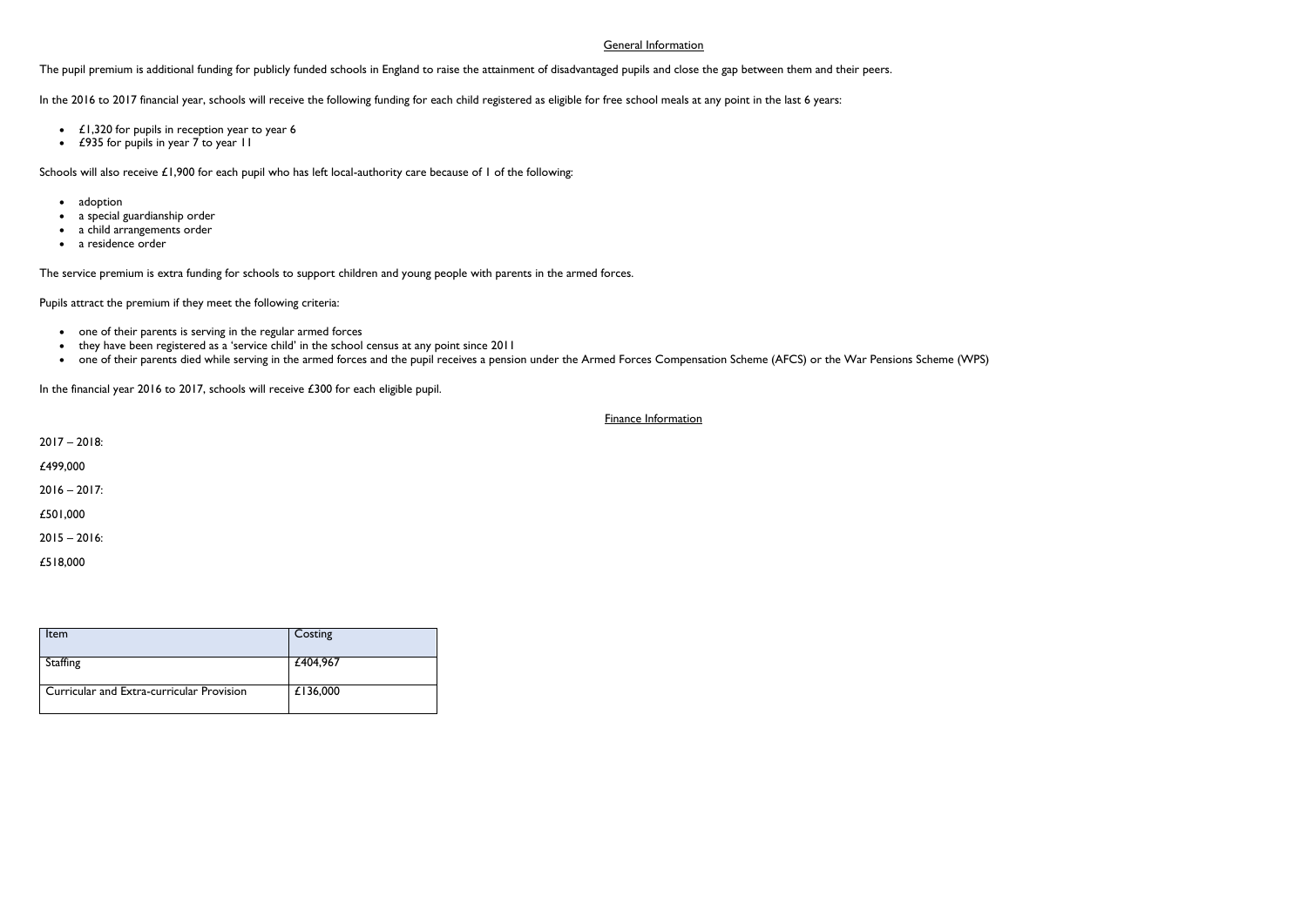# **2017 – 2018:**

| Pupil Premium (Jan 18) |        |  |  |
|------------------------|--------|--|--|
| Year 7                 | 63.03% |  |  |
| Year 8                 | 60%    |  |  |
| Year 9                 | 67.06% |  |  |
| Year 10                | 67.53% |  |  |
| Year II                | 64.62% |  |  |
| All Years              | 64.41% |  |  |

| <b>Service</b>  |  |  |  |
|-----------------|--|--|--|
| <b>LAC/Post</b> |  |  |  |

# **Make-up of PP Cohort**

|                  |                    | 8         | 9     | 10    | п     |
|------------------|--------------------|-----------|-------|-------|-------|
| <b>PP Cohort</b> | 104                | 99        | 114   | 104   | 84    |
| <b>Higher</b>    | <b>NA</b>          | <b>NA</b> | 27.2% | 24%   | 23.8% |
| <b>Middle</b>    | <b>NA</b>          | <b>NA</b> | 44.7% | 37.5% | 42.9% |
| Lower            | <b>NA</b>          | <b>NA</b> | 15.8% | 22.1% | 17.9% |
| No KS2           | $\overline{8.7\%}$ | 7.1%      | 12.3% | 16.4% | 15.5% |
| <b>SEN</b>       | 29.8%              | 31.3%     | 20.2% | 23.1% | 27.4% |
| <b>Non SEN</b>   | 70.2%              | 68.7%     | 79.8% | 76.9% | 72.6% |
| Male             | 62.5%              | 54.5%     | 48.2% | 52.9% | 47.6% |
| <b>Female</b>    | 37.5%              | 45.5%     | 51.8% | 47.I% | 52.4% |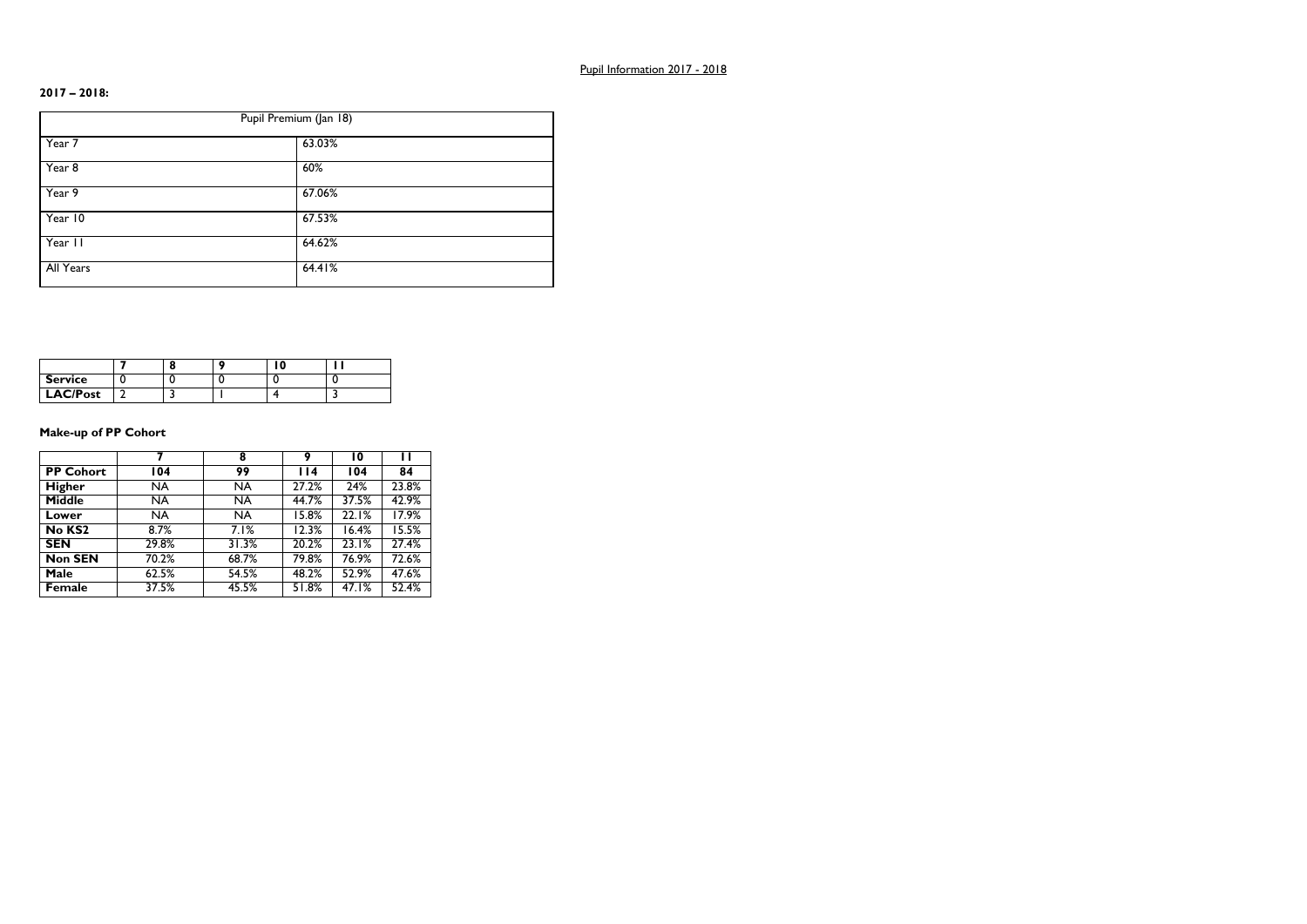| Summary information             |            |                                                                                                      |            |                                                   |                  |  |
|---------------------------------|------------|------------------------------------------------------------------------------------------------------|------------|---------------------------------------------------|------------------|--|
| <b>School</b>                   |            | The Academy of Saint Francis of Assisi                                                               |            |                                                   |                  |  |
| <b>Academic Year</b>            | 2017/18    | <b>Total PP budget</b><br>£499,000<br>Date of most recent PP Review<br>8 <sup>th</sup> February 2018 |            |                                                   |                  |  |
| <b>Total number of students</b> | <b>TBC</b> | Number of students eligible for PP                                                                   | <b>TBC</b> | Date for next internal review of this<br>strategy | Spring Term 2019 |  |

|                                                               | Pupils eligible for PP (school) | 2017 NA Pupils not eligible for PP (national other) |  |  |
|---------------------------------------------------------------|---------------------------------|-----------------------------------------------------|--|--|
| Progress 8 score average                                      | $-0.57$                         | 0.11                                                |  |  |
| Attainment 8 score average                                    | 31.06                           | 49.8                                                |  |  |
| %age achieving Basics (4+ in English and Maths)               | 7%                              | 71.2%                                               |  |  |
| Sage achieving EBacc                                          | 2%                              | 28.2%                                               |  |  |
| The average IDACI score for the PP GCSE 2017 cohort was -0.46 |                                 |                                                     |  |  |

|    | 2. Barriers to future attainment                                                                                                                         |  |  |  |  |
|----|----------------------------------------------------------------------------------------------------------------------------------------------------------|--|--|--|--|
|    | <b>In-school barriers</b>                                                                                                                                |  |  |  |  |
| А. | Literacy skills are lower for students eligible for PP which prevents them all from making good progress.                                                |  |  |  |  |
| В. | Numeracy skills are lower for students eligible for PP which prevents them all from making good progress.                                                |  |  |  |  |
| C. | Behavioural issues for a small group of PP students in each year group are having detrimental effect on their academic progress and that of their peers. |  |  |  |  |
|    | 3. External barriers                                                                                                                                     |  |  |  |  |
| D. | Attendance rates for PP students are below the national average. This reduces their school hours and causes them to fall behind.                         |  |  |  |  |
| Е. | Family financial situations prevents PP students experiencing and valuing all aspects of academy curricular and extra-curricular life.                   |  |  |  |  |

|    | 4. Outcomes                                    |                                                                                                      |
|----|------------------------------------------------|------------------------------------------------------------------------------------------------------|
|    | Desired outcomes and how they will be measured | Success criteria                                                                                     |
| A. | Levels of literacy at KS3 and KS4 improve      | 70% of students make expected progress (same as NA for non PP)                                       |
| В. | Levels of numeracy at KS3 and KS4 improve      | 70% of students make expected progress (same as NA for non PP)                                       |
| C. | Behaviour in class and around site improves    | Fewer behaviour incidents/FTE recorded on the school system (without changing recording practices or |
|    |                                                | lowering standards.)                                                                                 |
|    |                                                |                                                                                                      |
| D. | Attendance of PP students improves             | Attendance of PP students is at least 95%                                                            |
| Е. | Participation rates for PP students improves   | For any given activity, at least 70% of those in attendance are PP students.                         |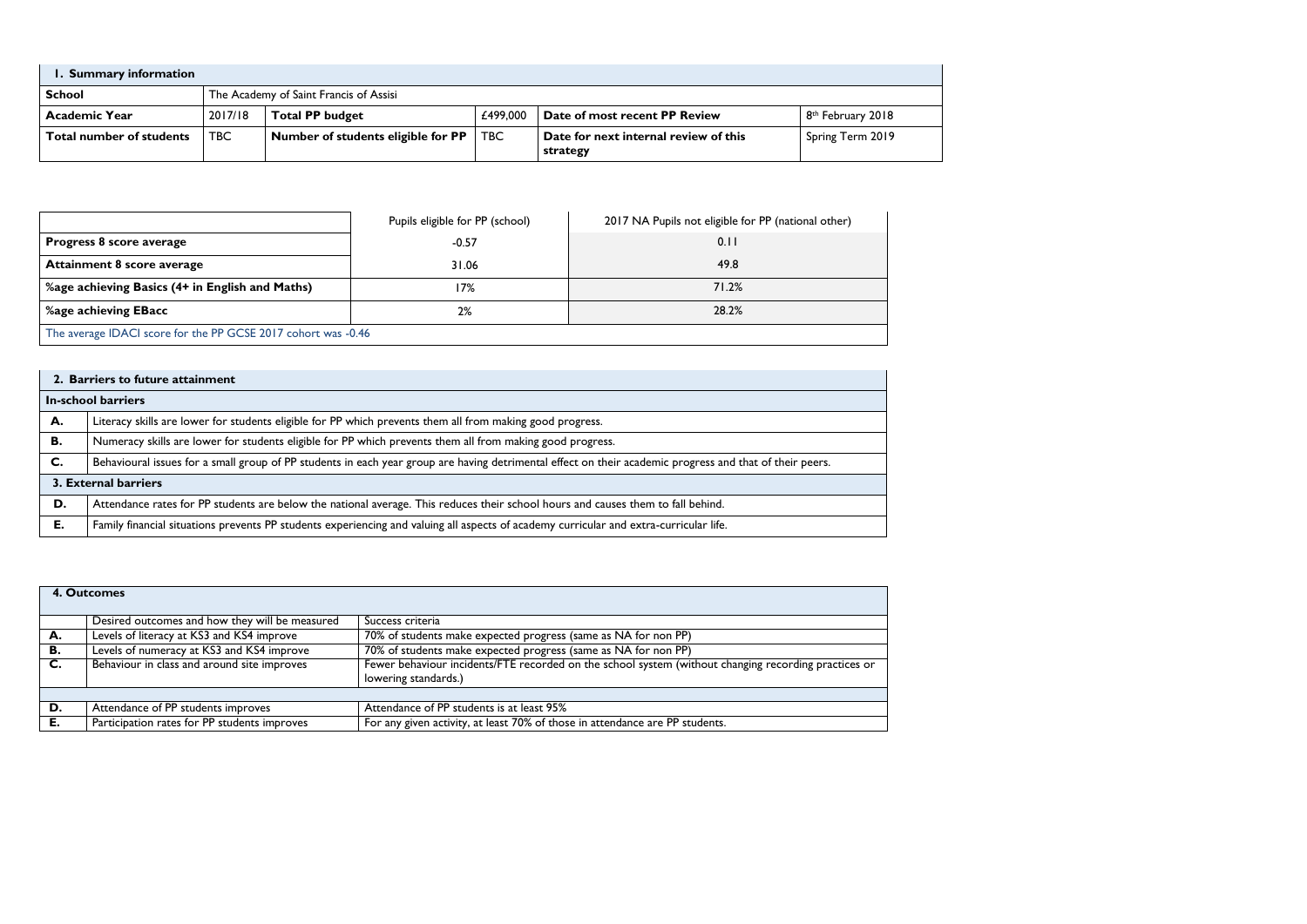| 5. Planned expenditure         |                                                                                                                                                                                          |                                                                 |                                                |                   |                                         |
|--------------------------------|------------------------------------------------------------------------------------------------------------------------------------------------------------------------------------------|-----------------------------------------------------------------|------------------------------------------------|-------------------|-----------------------------------------|
| Academic Year                  | $2017 - 2018$                                                                                                                                                                            |                                                                 |                                                |                   |                                         |
|                                | The three headings below enable schools to demonstrate how they are using the Pupil Premium to improve classroom pedagogy, provide targeted support and support whole school strategies. |                                                                 |                                                |                   |                                         |
| i. Quality of teaching for all |                                                                                                                                                                                          |                                                                 |                                                |                   |                                         |
| <b>Desired outcome</b>         | Chosen action / approach                                                                                                                                                                 | What is the evidence and<br>rationale for this choice?          | How will you ensure it is<br>implemented well? | <b>Staff Lead</b> | When will you review<br>implementation? |
| A. Levels of literacy at KS3   | Working party formed.                                                                                                                                                                    | 71 students in year 7 with reading                              | Reading ages to be assessed at the             | <b>FHM</b>        | End of each assessment cycle.           |
| improve                        | Assessment or reading and                                                                                                                                                                | age of 6                                                        | end of each assessment cycle.                  | <b>SR</b>         |                                         |
|                                | comprehension ages of year 7&8.                                                                                                                                                          | 65 students in year 8 with reading                              | Working party to meet after every              | <b>LR</b>         |                                         |
|                                | 3 waves of intervention in place to                                                                                                                                                      | age of 6                                                        | data drop to review progress and               | <b>TU</b>         |                                         |
|                                | continue.                                                                                                                                                                                | Primary experience within the                                   | use data to inform next steps                  |                   |                                         |
|                                | Use primary reading model to                                                                                                                                                             | team and knowledge of effective                                 | intervention.                                  |                   |                                         |
|                                | ensure students are reading daily                                                                                                                                                        | strategies.                                                     |                                                |                   |                                         |
|                                | at home and in school.                                                                                                                                                                   |                                                                 |                                                |                   |                                         |
|                                | Purchase high level low readers                                                                                                                                                          | EEF: Individualised instruction +3                              |                                                |                   |                                         |
|                                | and dual language books.                                                                                                                                                                 | months, phonics +4 months,                                      |                                                |                   |                                         |
|                                | Allocation of reading time to                                                                                                                                                            | reading comprehension strategies                                |                                                |                   |                                         |
|                                | English curriculum using the                                                                                                                                                             | +5 months, small group tuition +4                               |                                                |                   |                                         |
|                                | renaissance programme.                                                                                                                                                                   | months, teaching assistants +1                                  |                                                |                   |                                         |
|                                | Recruitment of HLTA to work                                                                                                                                                              | month.                                                          |                                                |                   |                                         |
|                                | with KS3 students.                                                                                                                                                                       | Nfer: Differentiated responses for                              |                                                |                   |                                         |
|                                | Staff training - phonics and                                                                                                                                                             | individuals versus 'one size fits all'                          |                                                |                   |                                         |
|                                | support of reading strategies                                                                                                                                                            | and pupils with similar needs are<br>withdrawn from alternating |                                                |                   |                                         |
|                                | Subjects to review texts to ensure                                                                                                                                                       | noncore curriculum lessons for                                  |                                                |                   |                                         |
|                                | accessibility.                                                                                                                                                                           | tailored support from a TA trained                              |                                                |                   |                                         |
|                                |                                                                                                                                                                                          | in literacy interventions.                                      |                                                |                   |                                         |
| A. Outcomes for English at KS4 | New SOW work in place.                                                                                                                                                                   | SOW with track record of                                        | Work scrutiny                                  | <b>FHM</b>        | End of each assessment cycle.           |
| improve                        | Consistency of delivery across                                                                                                                                                           | producing good quality outcomes.                                | Lesson drop ins                                |                   |                                         |
|                                | <b>KS4.</b>                                                                                                                                                                              | Observations show a lack of basic                               | Standardisation sessions                       |                   |                                         |
|                                | Clear distinction between Lang                                                                                                                                                           | understanding from students as                                  |                                                |                   |                                         |
|                                | and Lit and understanding of                                                                                                                                                             | the requirements of each question.                              |                                                |                   |                                         |
|                                | requirements of every question.                                                                                                                                                          | Outcomes show limited high level                                |                                                |                   |                                         |
|                                | Promotion of higher level                                                                                                                                                                | grades achieved.                                                |                                                |                   |                                         |
|                                | responses – no capping.                                                                                                                                                                  | Previous step up cohort benefited                               |                                                |                   |                                         |
|                                | Fast track students through Step                                                                                                                                                         | from the step up programme but                                  |                                                |                   |                                         |
|                                | Up.                                                                                                                                                                                      | lack of pace and strategic planning                             |                                                |                   |                                         |
|                                | Promotion of growth mindset -                                                                                                                                                            | limited options to neter students                               |                                                |                   |                                         |
|                                | resilience and learning skills (Over                                                                                                                                                     | for GCSE.                                                       |                                                |                   |                                         |
|                                | the Wall).                                                                                                                                                                               | Observations show a lack of                                     |                                                |                   |                                         |
|                                |                                                                                                                                                                                          | resilience from students when                                   |                                                |                   |                                         |
|                                |                                                                                                                                                                                          | challenged and limited learning                                 |                                                |                   |                                         |
|                                |                                                                                                                                                                                          | skills.                                                         |                                                |                   |                                         |
|                                |                                                                                                                                                                                          |                                                                 |                                                |                   |                                         |
|                                |                                                                                                                                                                                          | EEF: Reading comprehension<br>strategies +5 months, learning    |                                                |                   |                                         |
|                                |                                                                                                                                                                                          | styles +2 months, feedback +8                                   |                                                |                   |                                         |
|                                |                                                                                                                                                                                          | months.                                                         |                                                |                   |                                         |
|                                |                                                                                                                                                                                          |                                                                 |                                                |                   |                                         |
|                                |                                                                                                                                                                                          |                                                                 |                                                |                   |                                         |
|                                |                                                                                                                                                                                          |                                                                 |                                                |                   |                                         |
|                                |                                                                                                                                                                                          |                                                                 |                                                |                   |                                         |
|                                |                                                                                                                                                                                          |                                                                 |                                                |                   |                                         |
|                                |                                                                                                                                                                                          |                                                                 |                                                |                   |                                         |
|                                |                                                                                                                                                                                          |                                                                 |                                                |                   |                                         |
| B. Levels of numeracy at KS3   | Catch up programme for students                                                                                                                                                          | Strategy was used introduced in                                 | PiXL Primary assessments to be                 | <b>PP</b>         | End of each assessment cycle.           |
| improve                        | not secondary ready using PiXL                                                                                                                                                           | October 2016 and resulted in a                                  | issued each assessment cycle.                  | IH                |                                         |
|                                | Primary.                                                                                                                                                                                 | number of students becoming                                     |                                                |                   |                                         |

| egies.                                           |
|--------------------------------------------------|
|                                                  |
| When will you review                             |
|                                                  |
|                                                  |
| implementation?<br>End of each assessment cycle. |
|                                                  |
|                                                  |
|                                                  |
|                                                  |
|                                                  |
|                                                  |
|                                                  |
|                                                  |
|                                                  |
|                                                  |
|                                                  |
|                                                  |
|                                                  |
|                                                  |
|                                                  |
|                                                  |
|                                                  |
|                                                  |
|                                                  |
|                                                  |
|                                                  |
|                                                  |
|                                                  |
| End of each assessment cycle.                    |
|                                                  |
|                                                  |
|                                                  |
|                                                  |
|                                                  |
|                                                  |
|                                                  |
|                                                  |
|                                                  |
|                                                  |
|                                                  |
|                                                  |
|                                                  |
|                                                  |
|                                                  |
|                                                  |
|                                                  |
|                                                  |
|                                                  |
|                                                  |
|                                                  |
|                                                  |
|                                                  |
|                                                  |
|                                                  |
|                                                  |
|                                                  |
|                                                  |
|                                                  |
|                                                  |
|                                                  |
| End of each assessment cycle.                    |
|                                                  |
|                                                  |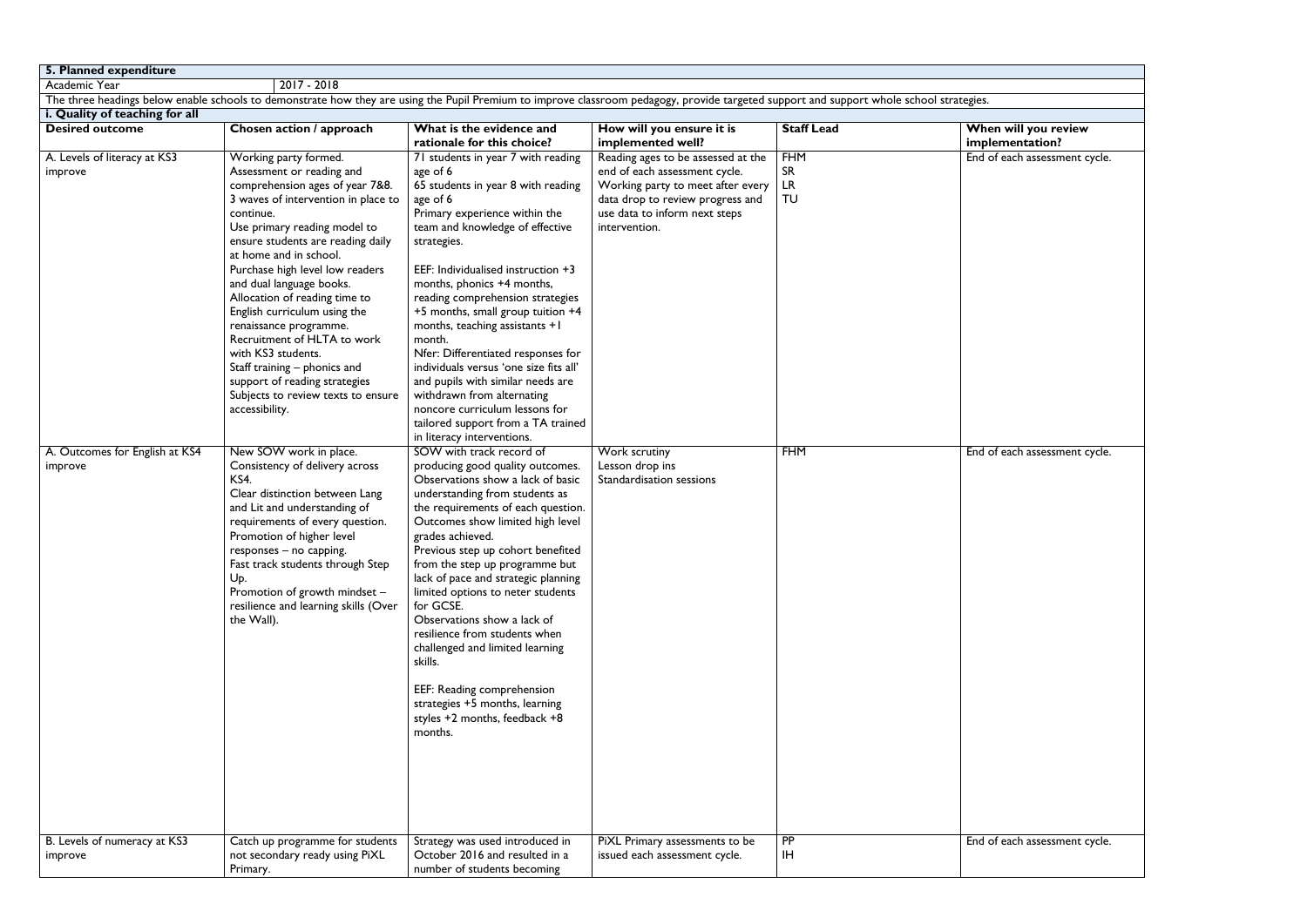|                                         | Identified students withdrawn for<br>small group tuition based their<br>personal identified areas of need<br>within the curriculum.                                                                                                                                                                                                                                                                                 | secondary ready in years 7 and 8<br>by July 2017.<br>EEF: Individualised instruction +3<br>months, small group tuition +4                                                                                                      | Progress tracked and data used to<br>inform next step intervention.                                            |                        |     |
|-----------------------------------------|---------------------------------------------------------------------------------------------------------------------------------------------------------------------------------------------------------------------------------------------------------------------------------------------------------------------------------------------------------------------------------------------------------------------|--------------------------------------------------------------------------------------------------------------------------------------------------------------------------------------------------------------------------------|----------------------------------------------------------------------------------------------------------------|------------------------|-----|
|                                         |                                                                                                                                                                                                                                                                                                                                                                                                                     | months, teaching assistants +1<br>month.<br>Nfer: Differentiated responses for<br>individuals versus 'one size fits all'                                                                                                       |                                                                                                                |                        |     |
| B. Outcomes for maths at KS4<br>improve | Corbett maths embedded into the<br>curriculum as starter activities.<br>PiXL therapies embedded into the<br>curriculum.<br>Student access to PIXL maths app<br>- ICT homework facilities made<br>available to disadvantaged students<br>with no personal access to app.<br>Member of staff allocated to<br>provide cross curricular content<br>links between maths and science -<br>ensure consistency of approach. | Increased maths content on<br>science curriculum. Improved<br>progress outcomes for schools<br>using PiXI and Corbett maths.<br>EEF: EEF: small group tuition +4<br>months, homework +5 months,<br>mastery learning +5 months. | Review of SOW. Drop ins when<br>maths/science overlap content<br>taught.<br>Work scrutiny.<br>Lesson drop ins. | <b>KW</b><br><b>IH</b> | End |

|  | End of each assessment cycle. |  |
|--|-------------------------------|--|

| ii. Targeted Support           |                                 |                                                                                                                                                                                                                                                                                                                                                                                          |                                                     |                   |                                         |
|--------------------------------|---------------------------------|------------------------------------------------------------------------------------------------------------------------------------------------------------------------------------------------------------------------------------------------------------------------------------------------------------------------------------------------------------------------------------------|-----------------------------------------------------|-------------------|-----------------------------------------|
| <b>Desired outcome</b>         | Chosen action / approach        | What is the evidence and<br>rationale for this choice?                                                                                                                                                                                                                                                                                                                                   | How will you ensure it is<br>implemented well?      | <b>Staff Lead</b> | When will you review<br>implementation? |
| A. Levels of in Year 7 improve | After school homework club      | Students have requested support<br>with homework and opportunity to<br>use computers if/when required.                                                                                                                                                                                                                                                                                   | Monitor attendance.                                 | $\overline{H}$    | <b>Termly</b>                           |
|                                | Accelerated Reader in form time | To engage students in reading for<br>pleasure and improve their basic<br>skills.                                                                                                                                                                                                                                                                                                         | Record progress of students.                        | <b>SR</b>         | Termly                                  |
|                                | Lunchtime drop in sessions      | For students seeking support<br>outside of lessons.                                                                                                                                                                                                                                                                                                                                      | Monitor attendance.                                 | <b>FH</b>         | Termly                                  |
|                                |                                 | EEF: phonics +4 months, reading<br>comprehension strategies +5<br>months, small group tuition +4<br>months, homework +5 months.<br>Nfer: Differentiated responses for<br>individuals versus 'one size fits all'<br>and pupils with similar needs are<br>withdrawn from alternating<br>noncore curriculum lessons for<br>tailored support from a TA trained<br>in literacy interventions. |                                                     |                   |                                         |
| A. Outcomes for English at KS4 | Homework drop in                | Students have requested support<br>with homework and opportunity to<br>use computers if/when required.                                                                                                                                                                                                                                                                                   | Monitor attendance and homework   FH<br>completion. |                   | Termly                                  |
|                                | Literacy ambassadors            | To create a positive image of, and<br>promote literacy across the school.                                                                                                                                                                                                                                                                                                                | Record progress of students.                        | <b>FH</b>         | Termly                                  |
|                                | <b>Boosters</b>                 | Students have access to extra help<br>after school in structured sessions<br>twice a week.                                                                                                                                                                                                                                                                                               | Attendance and engagement<br>monitored.             | <b>FH</b>         | End of each assessment c                |

| When will you review          |
|-------------------------------|
| implementation?               |
| Termly                        |
|                               |
|                               |
|                               |
| Termly                        |
|                               |
|                               |
|                               |
| Termly                        |
|                               |
|                               |
|                               |
|                               |
|                               |
|                               |
|                               |
|                               |
|                               |
|                               |
|                               |
|                               |
| Termly                        |
|                               |
|                               |
|                               |
|                               |
| Termly                        |
|                               |
|                               |
|                               |
| End of each assessment cycle. |
|                               |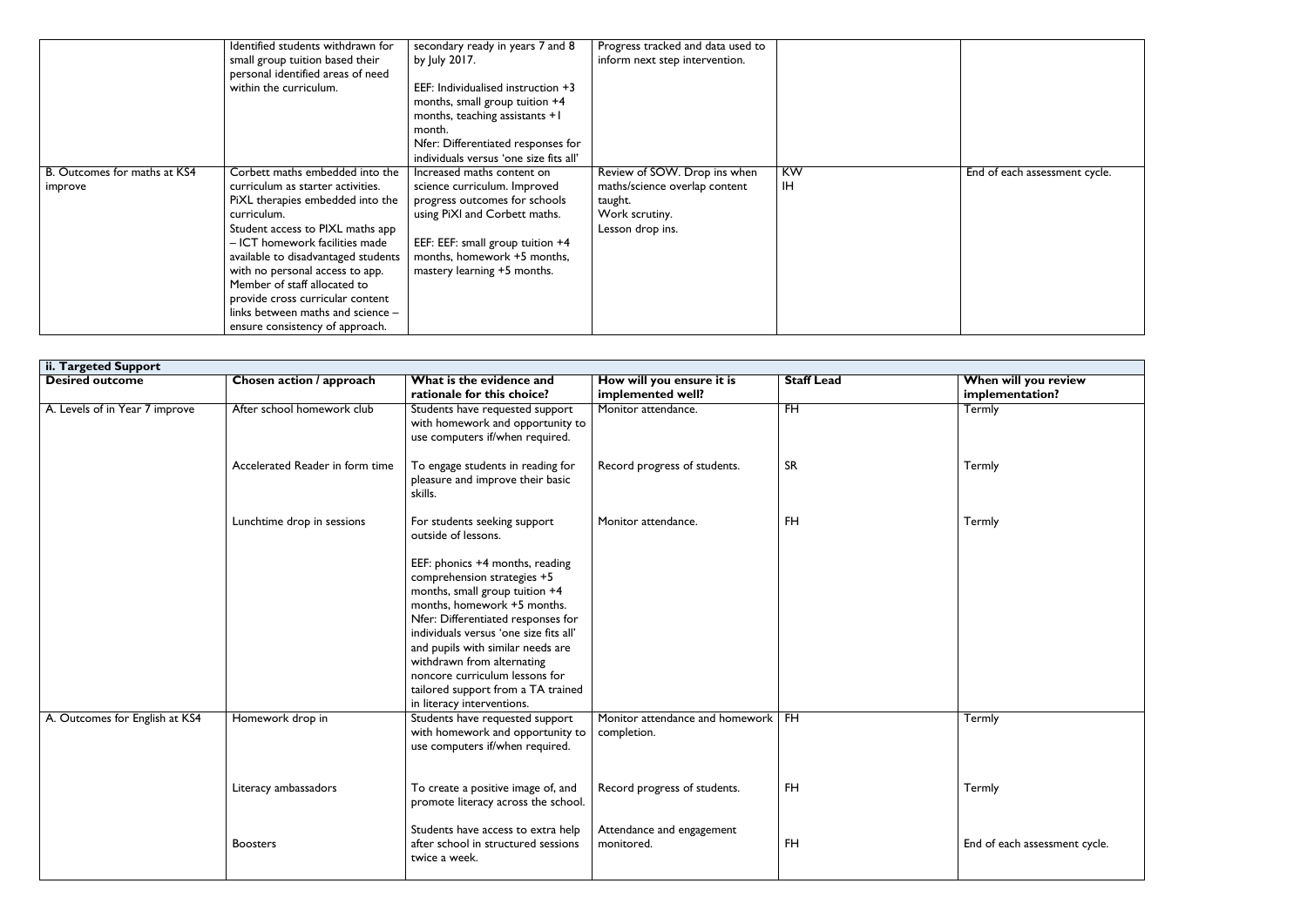|                                            |                                                        | For students to work through                                                                                                                                     | Monitor usage.                                                                                        | $\overline{H}$ | Termly                        |
|--------------------------------------------|--------------------------------------------------------|------------------------------------------------------------------------------------------------------------------------------------------------------------------|-------------------------------------------------------------------------------------------------------|----------------|-------------------------------|
|                                            | Lunchtime drop in sessions                             | exam papers with support.<br>To support students outside of the<br>classroom.<br>To recap basic skills.                                                          | Attendance and engagement<br>monitored.                                                               | <b>FH</b>      | End of each assessment cycle. |
|                                            | Literacy resources used in<br>registration.            | EEF: homework +5 months,<br>individualised instruction +3<br>months, small group tuition +4<br>months, peer tutoring +5 months,<br>digital technology +4 months. | Monitor usage.                                                                                        | <b>FH</b>      | End of each assessment cycle. |
| B. Levels of numeracy in Year 7<br>improve | Homework club                                          | Students have requested support<br>with homework and a quiet place<br>to complete it.                                                                            | Monitor attendance. Record<br>progress of students.                                                   | IH             | Termly                        |
|                                            | Numeracy Ninjas in form time                           | To engage students in numeracy<br>and improve their basic skills.                                                                                                | <b>Student Voice.</b>                                                                                 | GG             | Termly                        |
|                                            | Lunchtime drop in sessions                             | For students seeking support<br>outside of lessons.                                                                                                              | Monitor attendance. Record<br>progress of students.                                                   | ΙH             | Termly                        |
|                                            | Pixl APP                                               | To support students outside of the<br>classroom.                                                                                                                 | Monitor attendance. Record<br>progress of students.                                                   | <b>PP</b>      | End of each assessment cycle. |
|                                            |                                                        | EEF: homework +5 months,<br>individualised instruction +3<br>months, small group tuition +4<br>months, peer tutoring +5 months,<br>digital technology +4 months. |                                                                                                       |                |                               |
| B. Outcomes for numeracy at KS4<br>improve | Homework drop in                                       | Students have requested support<br>with homework and a quiet place<br>to complete it.                                                                            | Standard homeworks created and<br>used by the team. Monitor<br>attendance and homework<br>completion. | $\overline{H}$ | Termly                        |
|                                            | Numeracy ambassadors                                   | To create a positive image of maths<br>of numeracy across the school.                                                                                            | Liverpool Counts charter mark<br>preparation.                                                         | ΙH             | Termly                        |
|                                            | Boosters and lunchtime drop in<br>sessions<br>Pixl APP | Students have access to extra help<br>after school in structured sessions.<br>For students to work through<br>exam papers with support.                          | Attendance and engagement<br>monitored.                                                               | ΙH             | End of each assessment cycle. |
|                                            | 5 a day/Mathsbox used in<br>registration.              | To support students outside of the<br>classroom.                                                                                                                 | Monitor usage.                                                                                        | ΙH             | Termly                        |
|                                            |                                                        | To recap basic skills.<br>EEF: Individualised instruction +3<br>months, small group tuition +4<br>months, homework +2 months,<br>peer tutoring +5 months.        | Monitor usage.                                                                                        | <b>IH</b>      | End of each assessment cycle. |
|                                            |                                                        |                                                                                                                                                                  |                                                                                                       |                |                               |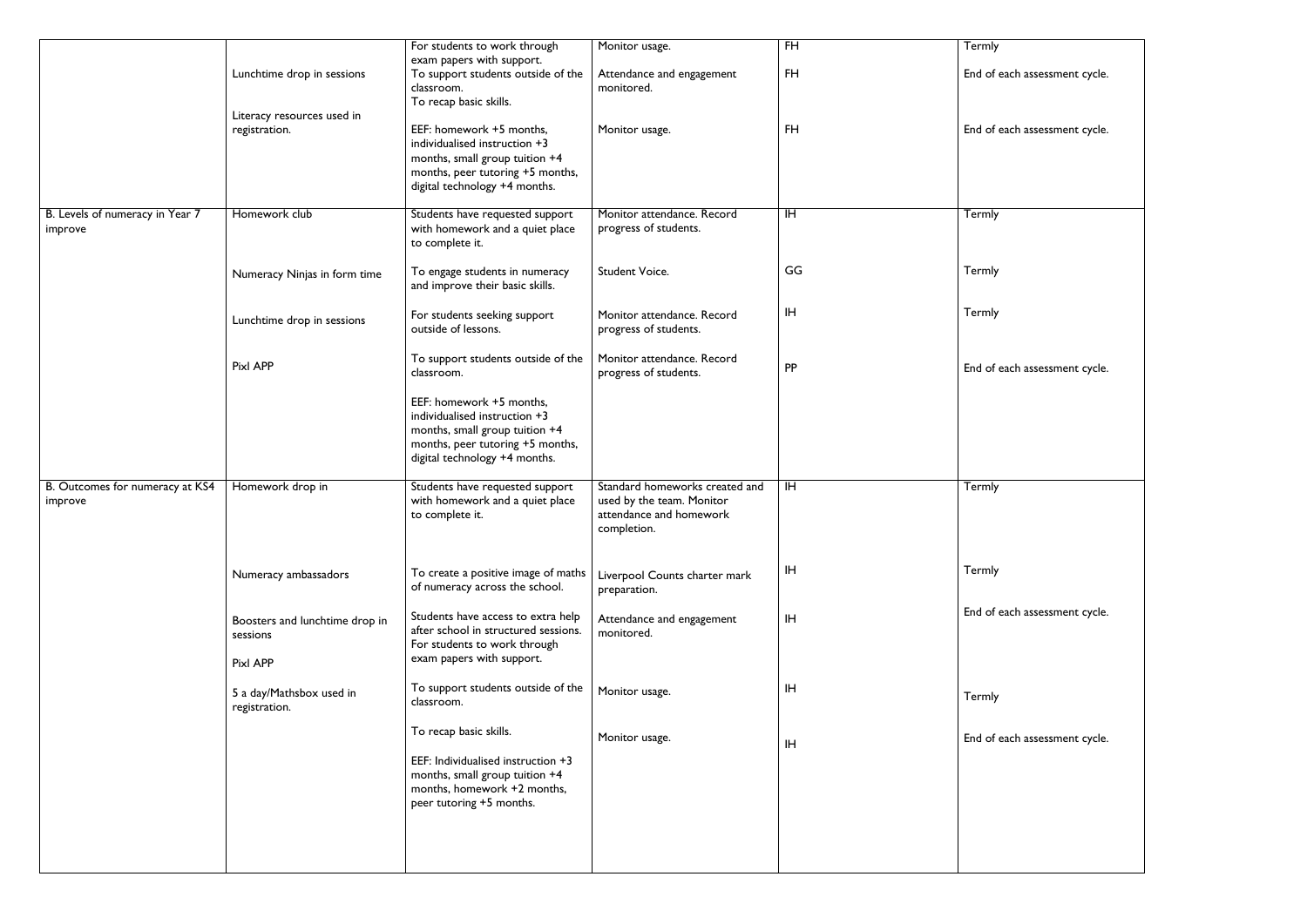| C. Behaviour in class and around<br>the site improves | <b>The Reconciliation Centre</b><br><b>Staffing and Resources</b> | Rationale: As an alternative to<br>exclusion, The Reconciliation<br>Centre provides a safe base from<br>which students can reflect and<br>Restorative Practice can take place<br>in order to reduce numbers of<br>repeat offenders.                                                                                                                                                                                                                                 | Only ST to book students in, RC<br>lead to keep track of students who<br>attend, HOY to liaise with<br>parents/carers. HODs to provide<br>classwork for the day. | SR<br>GN                  | Termly  |
|-------------------------------------------------------|-------------------------------------------------------------------|---------------------------------------------------------------------------------------------------------------------------------------------------------------------------------------------------------------------------------------------------------------------------------------------------------------------------------------------------------------------------------------------------------------------------------------------------------------------|------------------------------------------------------------------------------------------------------------------------------------------------------------------|---------------------------|---------|
|                                                       | <b>Behavioural Change Learning</b><br>Support Assistant           | Rationale: To reduce challenging<br>behaviour, including aggression,<br>violence, bullying, substance abuse<br>and general anti-social activities.                                                                                                                                                                                                                                                                                                                  | Programme created, students<br>identified and referred,<br>parents/carers informed, changes<br>monitored over time.<br>Line management meetings.                 | <b>SR</b><br>GN           | Termly  |
|                                                       | <b>Directors of Progress</b>                                      | Rationale: To manage the HOY and<br>lead on behaviour improvement<br>strategies and student rewards.                                                                                                                                                                                                                                                                                                                                                                | Data driven success criteria used.<br>Key year groups identified. Impact<br>measured. Discussion during LM<br>Meetings.                                          | GN<br><b>DOPs</b>         | Monthly |
|                                                       | Heads of Year                                                     | Rationale: To liaise with families<br>and students regarding behaviour<br>issues on a daily basis and at a<br>strategic level.<br>EEF: Behaviour interventions +3<br>months, feedback +8 months, meta<br>cognition and self regulation +8<br>months, parental involvement +3<br>months, social and emotional<br>learning +4 months.<br>Nfer: Investing in individualised<br>problem-solving and emotional<br>support versus providing access to<br>generic support. | Data driven success criteria used.<br>Key groups identified. Impact<br>measured. Discussion during LM<br>Meetings.                                               | <b>DOPs</b><br><b>HOY</b> | Monthly |
| D. Attendance of PP students<br>improves              | <b>Attendance Officer</b>                                         | Rationale: A full time member of<br>staff who addresses attendance,<br>PA, punctuality every day.                                                                                                                                                                                                                                                                                                                                                                   | Close work with pastoral team and<br>EWO. Weekly reports produced.<br>Group data produced.                                                                       | <b>GN</b>                 | Weekly  |
|                                                       | <b>Education Welfare Officer</b>                                  | Rationale: To process FPN and<br>process documentation for court<br>procedures.                                                                                                                                                                                                                                                                                                                                                                                     | Close liaison with Attendance<br>Officer. Caseload progress<br>reviewed by Attendance Officer<br>weekly.                                                         | <b>HW</b>                 | Weekly  |
|                                                       | <b>Directors of Progress</b>                                      | Rationale: To manage the HOY and<br>lead on attendance improvement<br>strategies.                                                                                                                                                                                                                                                                                                                                                                                   | Close liaison with GN and HOY.<br>Specific students targeted. Daily<br>routines in place.                                                                        | GN<br><b>DOPs</b>         | Weekly  |
|                                                       | Heads of Year                                                     | Rationale: To liaise with families<br>and students regarding attendance<br>issues on a daily basis and at a<br>strategic level.                                                                                                                                                                                                                                                                                                                                     | Close liaison with pastoral team<br>and families. Specific students<br>targeted. Daily routines in place.                                                        | <b>HOY</b><br><b>DOPs</b> | Weekly  |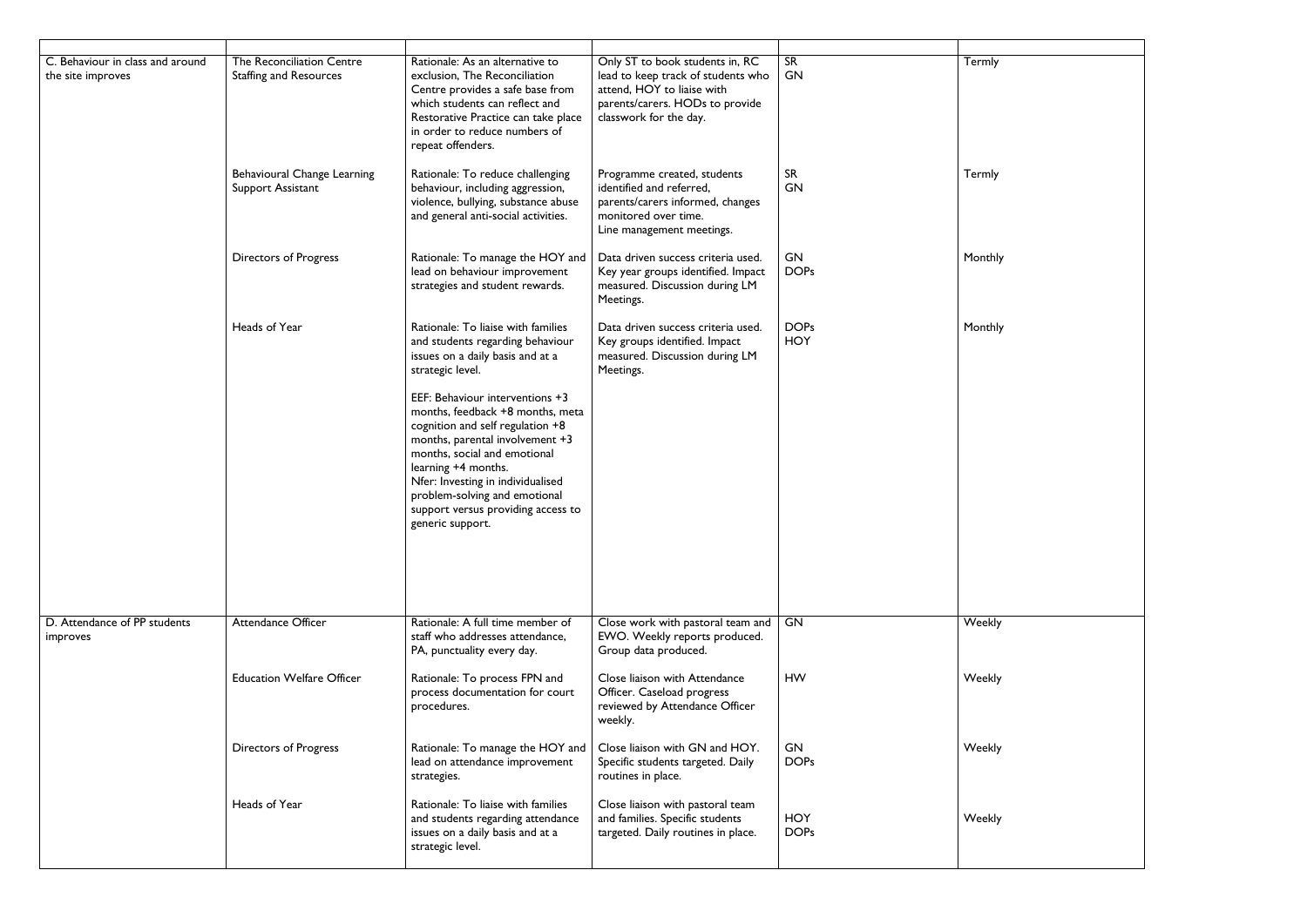| EEF: Behaviour interventions +3    |  |
|------------------------------------|--|
| months, feedback +8 months, meta   |  |
| cognition and self regulation +8   |  |
| months, parental involvement $+3$  |  |
| months, social and emotional       |  |
| learning +4 months.                |  |
| Nfer: Investing in individualised  |  |
| problem-solving and emotional      |  |
| support versus providing access to |  |
| generic support.                   |  |

| When will you review<br>implementation? |
|-----------------------------------------|
| Termly                                  |
|                                         |
| Termly                                  |
|                                         |
|                                         |
|                                         |
|                                         |
|                                         |
| Annually                                |
| Termly                                  |
|                                         |
| Termly                                  |
|                                         |
|                                         |

| ii. Other approaches                                  |                                         |                                                                                                                                                                                                                                                                                                                                   |                                                                                                                                                                                                                                                                          |                   |                                         |
|-------------------------------------------------------|-----------------------------------------|-----------------------------------------------------------------------------------------------------------------------------------------------------------------------------------------------------------------------------------------------------------------------------------------------------------------------------------|--------------------------------------------------------------------------------------------------------------------------------------------------------------------------------------------------------------------------------------------------------------------------|-------------------|-----------------------------------------|
| <b>Desired outcome</b>                                | Chosen action / approach                | What is the evidence and<br>rationale for this choice?                                                                                                                                                                                                                                                                            | How will you ensure it is<br>implemented well?                                                                                                                                                                                                                           | <b>Staff Lead</b> | When will you review<br>implementation? |
| C. Behaviour in class and around<br>the site improves | <b>Academy Retreats</b>                 | Rationale: To improve students'<br>SMSC knowledge and<br>understanding as well as links with<br>the local community and wider<br>world.                                                                                                                                                                                           | Chaplain to arrange high quality<br>experiences, carry out a visit<br>before students attend to QA. Plan<br>and organise events and inform<br>parents/carers.                                                                                                            | PJ                | Termly                                  |
|                                                       | <b>Trips and Visits</b>                 | Rationale: To reward those<br>students who behave in a way<br>deemed good or better and go<br>over and above.                                                                                                                                                                                                                     | Aspirational benchmarks in line<br>with NA set. Well publicised<br>competitions. Student voice used<br>to ascertain range of rewards<br>students would appreciate.                                                                                                       | <b>GN</b>         | Termly                                  |
|                                                       |                                         | EEF: Behaviour interventions +3<br>months, feedback +8 months, meta<br>cognition and self regulation +8<br>months, parental involvement +3<br>months, social and emotional<br>learning +4 months.<br>Nfer: Investing in individualised<br>problem-solving and emotional<br>support versus providing access to<br>generic support. |                                                                                                                                                                                                                                                                          |                   |                                         |
| D. Attendance improves                                | Uniform provided for students           | Rationale: To enable those<br>students with financial /<br>safeguarding issues to attend.                                                                                                                                                                                                                                         | Parents/carers of Year 6 students<br>and new starters in other year<br>groups made aware that they will<br>receive a free uniform.                                                                                                                                       | H                 | Annually                                |
|                                                       | Bus tokens / taxi fares for<br>students | Rationale: To enable those<br>students with financial /<br>safeguarding issues to attend.                                                                                                                                                                                                                                         | Log of tokens / taxis kept by admin<br>team and analysed half termly by<br>pastoral staff to ensure value for<br>money.                                                                                                                                                  | <b>HOY</b>        | Termly                                  |
|                                                       | <b>Breakfast Club</b>                   | Rationale: To encourage students<br>to come to school and be on time.                                                                                                                                                                                                                                                             | Site staff to allow students on site<br>from 7:50am Catering staff to offer<br>free breakfast from<br>8am.Parents/carers to be made<br>aware of provision.<br>Breakfast club to be supervised by<br>LSA. Breakfast club attendees to be<br>monitored half termly by HOY. | <b>GN</b>         | Termly                                  |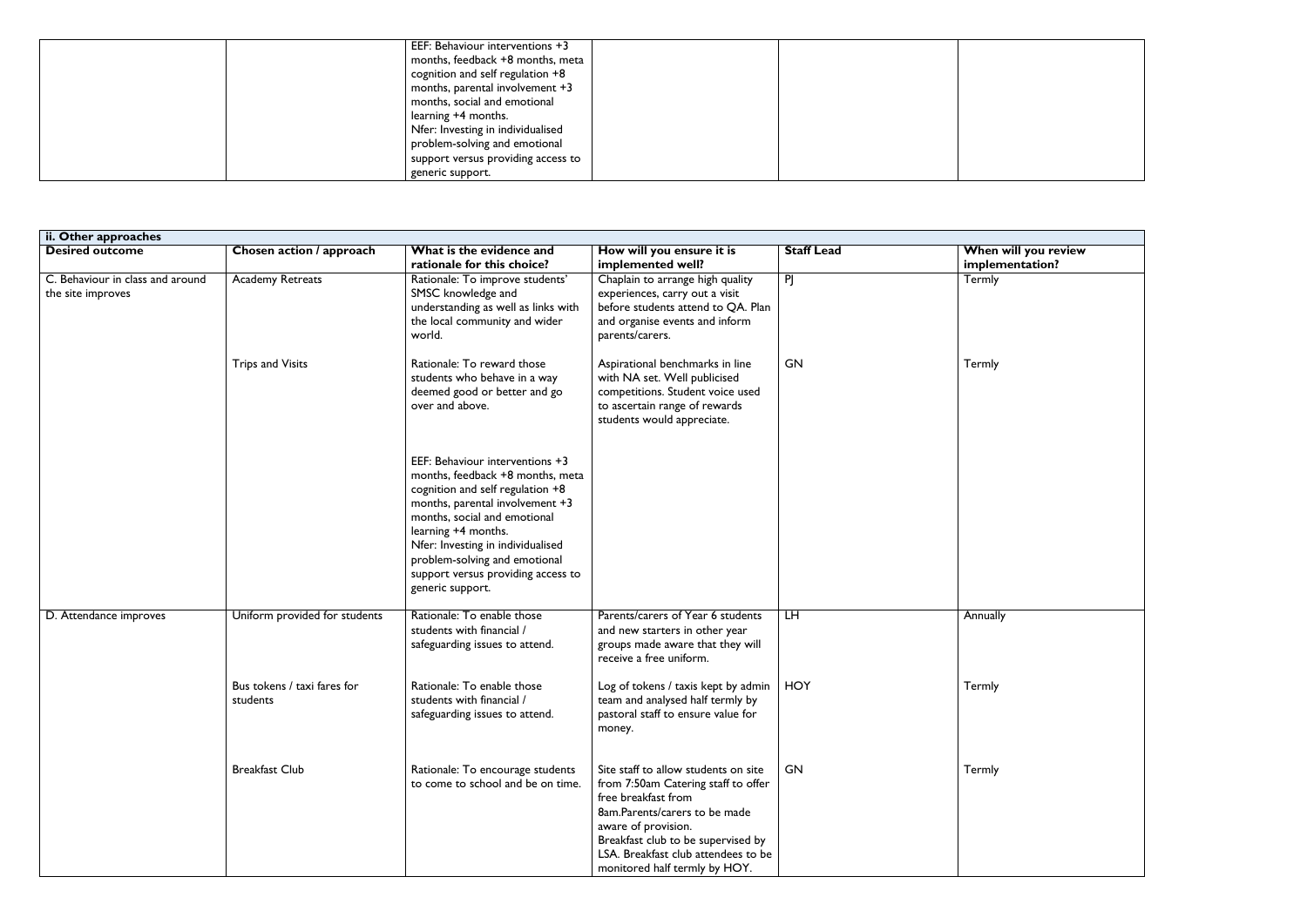|                                                           | Academy Rewards                                   | Rationale: To encourage students<br>to attend 100% of the time.<br>National College Research cites<br>effective embedded reward policies<br>as being a contributory factor to<br>improving attainment and<br>engagement 'schools boost the<br>self-esteem, aspirations and work<br>ethic of more vulnerable children,<br>many of whom are on Free School<br>Meals' | Attendance officer to collate data<br>each half term on SIMS. HOY to<br>arrange trips.                                                                                         | GN        | Termly               |
|-----------------------------------------------------------|---------------------------------------------------|--------------------------------------------------------------------------------------------------------------------------------------------------------------------------------------------------------------------------------------------------------------------------------------------------------------------------------------------------------------------|--------------------------------------------------------------------------------------------------------------------------------------------------------------------------------|-----------|----------------------|
|                                                           | Saturday School and Easter<br>School              | Rationale: Students who attend are<br>more likely to feel happy and safe<br>during term time. Attendance will<br>improve if students feel happy and<br>safe on site.                                                                                                                                                                                               | Students are targeted by Lead.<br>Parents/carers made aware of<br>initiative. Participation monitored<br>and analysed for %age PP<br>participants after each event.            | <b>LH</b> | Termly               |
|                                                           |                                                   | EEF: parental involvement +3<br>months, social and emotional<br>learning +4 months, summer<br>school +2 months, uniform +1<br>month.<br>Nfer: Investing in individualised<br>problem-solving and emotional<br>support versus providing access to<br>generic support.                                                                                               |                                                                                                                                                                                |           |                      |
| E. Participation / Attainment /<br>Progress rates improve | Duke of Edinburgh Award                           | Rationale: Students will develop<br>better resilience, self-belief and<br>independence. Students will visit<br>new places and understand<br>importance of teamwork.                                                                                                                                                                                                | Students targeted by DofE<br>coordinator. Parents/carers<br>informed. Planned calendar of<br>events created for the year.                                                      | TW        | Termly               |
|                                                           | <b>Funding for GCSE PE Activities</b>             | Rationale: To enable PP students to<br>participate in the costed activities<br>such as rock climbing which will<br>allow them to access higher mark<br>bands for the GCSE CA aspect.                                                                                                                                                                               | Students identified and targeted. PE<br>staff to speak privately with<br>students. Parents/carers to be<br>informed.                                                           | AW        | After st<br>provisio |
|                                                           | <b>Music Tuition</b>                              | Rationale: To provide<br>opportunities for students to have<br>one to one tuition with a musical<br>instrument and enhance their<br>confidence, self-esteem and<br>performance skills.                                                                                                                                                                             | Students are identified. High quality<br>SLA agreed. Observations to take<br>place throughout year.                                                                            | JB        | Termly               |
|                                                           | English, Maths and Science<br><b>Bidding Fund</b> | Rationale: To provide core<br>departments with finance to<br>purchase additional<br>resources/trips/guest speakers/IT<br>that will further enhance students'<br>progress and passion for the<br>subject.                                                                                                                                                           | Bidding form which relates to<br>measurable student outcomes. Bids<br>to be accepted/rejected based on<br>impact. Evaluation to take place<br>after activity/trip takes place. | <b>GN</b> | Termly               |

| Termly                                        |
|-----------------------------------------------|
| Termly                                        |
|                                               |
| Termly                                        |
| After students access the extra<br>provision. |
| Termly                                        |
| Termly                                        |
|                                               |